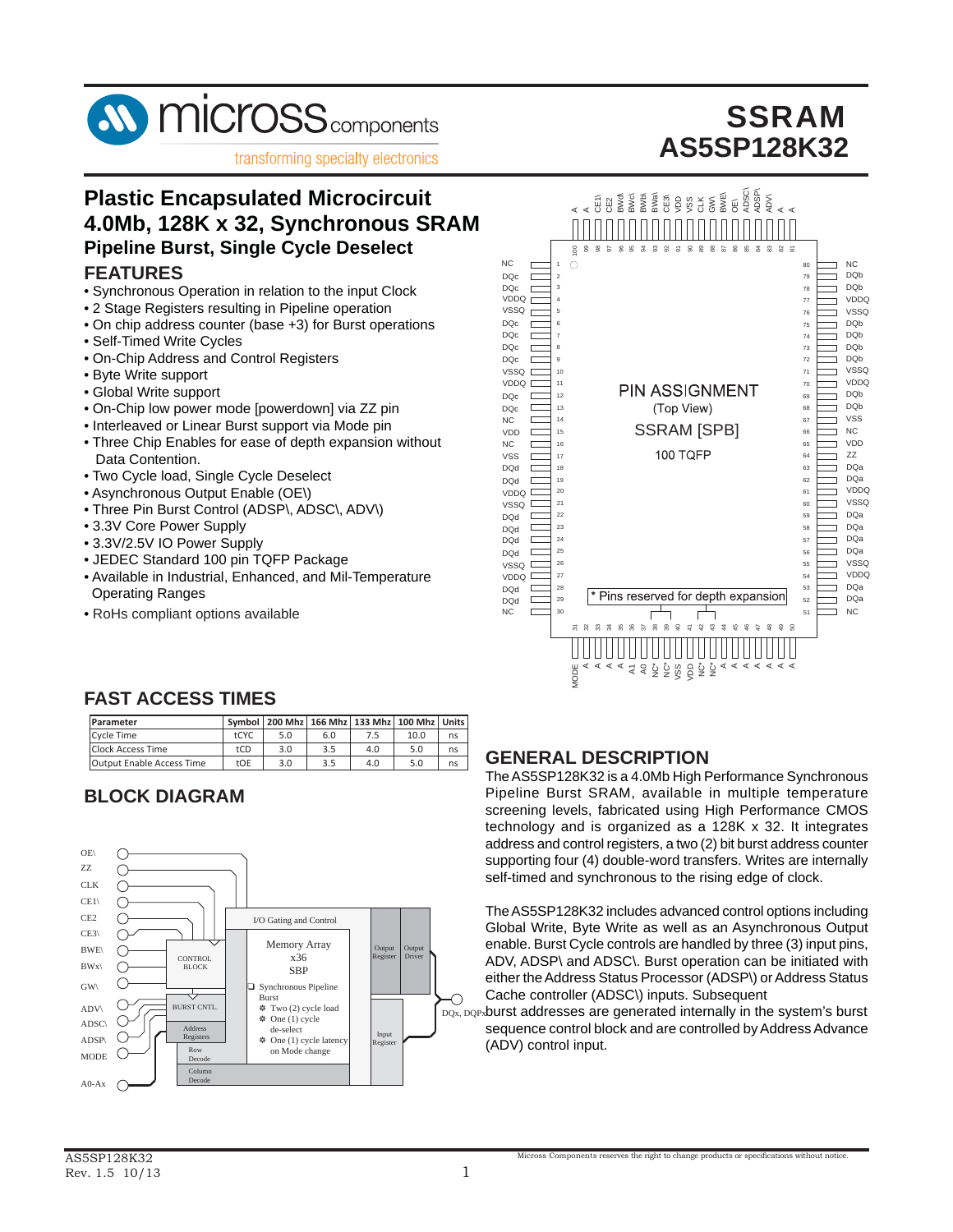

transforming specialty electronics

### **PIN DESCRIPTION / ASSIGNMENT TABLE**

| <b>Signal Name</b>            | Symbol            | <b>Type</b> | Pin                      | <b>Description</b>                                                     |
|-------------------------------|-------------------|-------------|--------------------------|------------------------------------------------------------------------|
| Clock                         | <b>CLK</b>        | Input       | 89                       | This input registers the address, data, enables, Global and Byte       |
|                               |                   |             |                          | writes as well as the burst control functions                          |
| <b>Address</b>                | A0, A1            | Input       | 37, 36                   | Low order, Synchronous Address Inputs and Burst counter                |
|                               |                   |             |                          | address inputs                                                         |
| <b>Address</b>                | A                 | Input(s)    | 35, 34, 33, 32, 100,     | Synchronous Address Inputs                                             |
|                               |                   |             | 99, 82, 81, 44, 45, 46,  |                                                                        |
|                               |                   |             | 47, 48, 49, 50           |                                                                        |
| Chip Enable                   | <b>CE1\, CE3\</b> | Input       | 98, 92                   | <b>Active Low True Chip Enables</b>                                    |
| Chip Enable                   | CE <sub>2</sub>   | Input       | 97                       | Active High True Chip Enable                                           |
| <b>Global Write Enable</b>    | <b>GW\</b>        | Input       | 88                       | Active Low True Global Write enable. Write to all bits                 |
| <b>Byte Enables</b>           | BWa\, BWb\,       | Input       | 93, 94, 95, 96           | Active Low True Byte Write enables. Write to byte segments             |
|                               | BWc\, BWd\        |             |                          |                                                                        |
| <b>Byte Write Enable</b>      | <b>BWE\</b>       | Input       | 87                       | Active Low True Byte Write Function enable                             |
| <b>Output Enable</b>          | <b>OE</b>         | Input       | 86                       | Active Low True Asynchronous Output enable                             |
| Address Strobe Controller     | <b>ADSC\</b>      | Input       | 85                       | Address Strobe from Controller. When asserted LOW, Address is          |
|                               |                   |             |                          | captured in the address registers and A0-A1 are loaded into the Burst  |
|                               |                   |             |                          | When ADSP\ and ADSC are both asserted, only ADSP is recognized         |
| Address Strobe from Processor | <b>ADSP\</b>      | Input       | 84                       | Synchronous Address Strobe from Processor. When asserted LOW.          |
|                               |                   |             |                          | Address is captured in the Address registers, A0-A1 is registered in   |
|                               |                   |             |                          | the burst counter. When both ADSP\ and ADSC\ or both asserted,         |
|                               |                   |             |                          | only ADSP\ is recognized. ADSP\ is ignored when CE1\ is HIGH           |
| Address Advance               | <b>ADVV</b>       | Input       | 83                       | Advance input Address. When asserted HIGH, address in burst            |
|                               |                   |             |                          | counter is incremented.                                                |
| Power-Down                    | <b>ZZ</b>         | Input       | 64                       | Asynchronous, non-time critical Power-down Input control. Places       |
|                               |                   |             |                          | the chip into an ultra low power mode, with data preserved.            |
| Data Input/Outputs            | DQa, DQb, DQc     | Input/      | 52, 53, 56, 57, 58, 59,  | Bidirectional I/O Data lines. As inputs they reach the memory          |
|                               | <b>DQd</b>        | Output      | 62, 63, 68, 69, 72, 73,  | array via an input register, the address stored in the register on the |
|                               |                   |             | 74, 75, 78, 79, 2, 3, 6, | rising edge of clock. As and output, the line delivers the valid data  |
|                               |                   |             | 7, 8, 9, 12, 13, 18, 19, | stored in the array via an output register and output driver. The data |
|                               |                   |             | 22, 23, 24, 25, 28, 29   | delieverd is from the previous clock period of the READ cycle.         |
| <b>Burst Mode</b>             | <b>MODE</b>       | Input       | 31                       | Interleaved or Linear Burst mode control                               |
| Power Supply [Core]           | <b>VDD</b>        | Supply      | 91, 15, 41, 65           | Core Power Supply                                                      |
| Ground [Core]                 | <b>VSS</b>        | Supply      | 90, 17, 40, 67           | Core Power Supply Ground                                               |
| Power Supply I/O              | <b>VDDQ</b>       | Supply      | 4, 11, 20, 27, 54, 61,   | Isolated Input/Output Buffer Supply                                    |
|                               |                   |             | 70, 77                   |                                                                        |
| I/O Ground                    | <b>VSSQ</b>       | Supply      | 5, 10, 21, 26, 55, 60,   | Isolated Input/Output Buffer Ground                                    |
|                               |                   |             | 71, 76                   |                                                                        |
| No Connection(s)              | <b>INC</b>        | <b>NA</b>   | 1, 14, 16, 30, 38, 39,   | No connections to internal silicon                                     |
|                               |                   |             | 51, 42, 43, 66, 80       |                                                                        |

## **LOGIC BLOCK DIAGRAM**

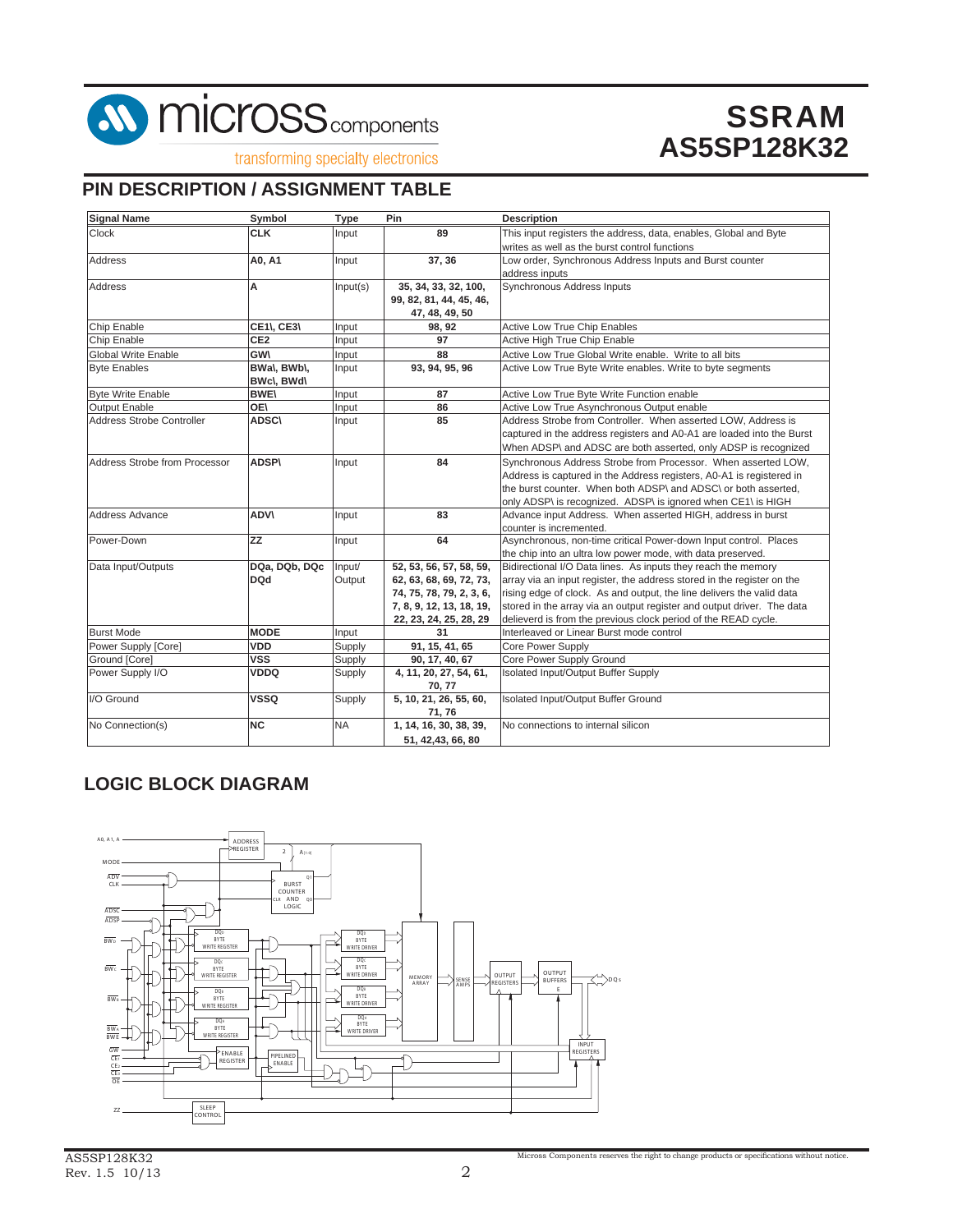

transforming specialty electronics

### **Functional Description**

Micross Components AS5SP128K32 Synchronous SRAM is manufactured to support today's High Performance platforms utilizing the Industries leading Processor elements including those of Intel and Motorola. The AS5SP128K32 supports Synchronous SRAM READ and WRITE operations as well as Synchronous Burst READ/WRITE operations. All inputs with the exception of OE\, MODE and ZZ are synchronous in nature and sampled and registered on the rising edge of the devices input clock (CLK). The type, start and the duration of Burst Mode operations is controlled by MODE, ADSC\, ADSP\ and ADV as well as the Chip Enable pins CE1\, CE2, and CE3\. All synchronous accesses including the Burst accesses are enabled via the use of the multiple enable pins and wait state insertion is supported and controlled via the use of the Advance control (ADV).

The AS5SP128K32 supports both Interleaved as well as Linear Burst modes therefore making it an architectural fit for either the Intel or Motorola CISC processor elements available on the Market today.

The AS5SP128K32 supports Byte WRITE operations and enters this functional mode with the Byte Write Enable (BWE\) and the Byte Write Select pin(s) (BWa\, BWb\, BWc\, BWd\). Global Writes are supported via the Global Write Enable (GW\) and Global Write Enable will override the Byte Write inputs and will perform a Write to all Data I/Os.

The AS5SP128K32 provides ease of producing very densearrays via the multiple Chip Enable input pins and Tri-state outputs.

#### Single Cycle Access Operations

A Single READ operation is initiated when all of the following conditions are satisfied at the time of Clock (CLK) HIGH: [1] ADSP\ or ADSC\ is asserted LOW, [2] Chip Enables are all asserted active, and [3] the WRITE signals (GW\, BWE\) are in their FALSE state (HIGH). ADSP\ is ignored if CE1\ is HIGH. The address presented to the Address inputs is stored within the Address Registers and Address Counter/Advancement Logic and then passed or presented to the array core. The corresponding data of the addressed location is propagated to the Output Registers and passed to the data bus on the next rising clock via the Output Buffers. The time at which the data is presented to the Data bus is as specified by either the Clock to Data valid specification or the Output Enable to Data Valid spec for the device speed grade chosen. The only exception occurs when the device is recovering from a deselected to select state where its outputs are tristated in the first machine cycle and controlled by its Output Enable (OE\) on following cycle. Consecutive single cycle READS are supported. Once the READ operation has been completed and deselected by use of the Chip Enable(s) and either ADSP\ or ADSC\, its outputs will tri-state immediately.

A Single ADSP\ controlled WRITE operation is initiated when both of the following conditions are satisfied at the time of Clock (CLK) HIGH: [1] ADSP\ is asserted LOW, and [2] Chip Enable(s) are asserted ACTIVE. The address presented to the address bus is registered and loaded on CLK HIGH, then presented to the core array. The WRITE controls Global Write, and Byte Write Enable (GW\, BWE\) as well as the individual Byte Writes (BWa\, BWb\, BWc\, and BWd\) and ADV\ are ignored on the first machine cycle. ADSP\ triggered WRITE accesses require two (2) machine cycles to complete. If Global Write is asserted LOW on the second Clock (CLK) rise, the data presented to the array via the Data bus will be written into the array at the corresponding address location specified by the Address bus. If GW\ is HIGH (inactive) then BWE\ and one or more of the Byte Write controls (BWa\, BWb\, BWc\ and BWd\) controls the write operation. All WRITES that are initiated in this device are internally self timed.

A Single ADSC\ controlled WRITE operation is initiated when the following conditions are satisfied: [1] ADSC\ is asserted LOW, [2] ADSP\ is de-asserted (HIGH), [3] Chip Enable(s) are asserted (TRUE or Active), and [4] the appropriate combination of the WRITE inputs (GW\, BWE\, BWx\) are asserted (ACTIVE). Thus completing the WRITE to the desired Byte(s) or the complete data-path. ADSC\ triggered WRITE accesses require a single clock (CLK) machine cycle to complete. The address presented to the input Address bus pins at time of clock HIGH will be the location that the WRITE occurs. The ADV pin is ignored during this cycle, and the data WRITTEN to the array will either be a BYTE WRITE or a GLOBAL WRITE depending on the use of the WRITE control functions GW\ and BWE\ as well as the individual BYTE CONTOLS (BWx\).

#### **Deep Power-Down Mode (SLEEP)**

The AS5SP128K32 has a Deep Power-Down mode and is controlled by the ZZ pin. The ZZ pin is an Asynchronous input and asserting this pin places the SSRAM in a deep powerdown mode (SLEEP). While in this mode, Data integrity is guaranteed. For the device to be placed successfully into this operational mode the device must be deselected and the Chip Enables, ADSP\ and ADSC\ remain inactive for the duration of tZZREC after the ZZ input returns LOW. Use of this deep power-down mode conserves power and is very useful in multiple memory page designs where the mode recovery time can be hidden.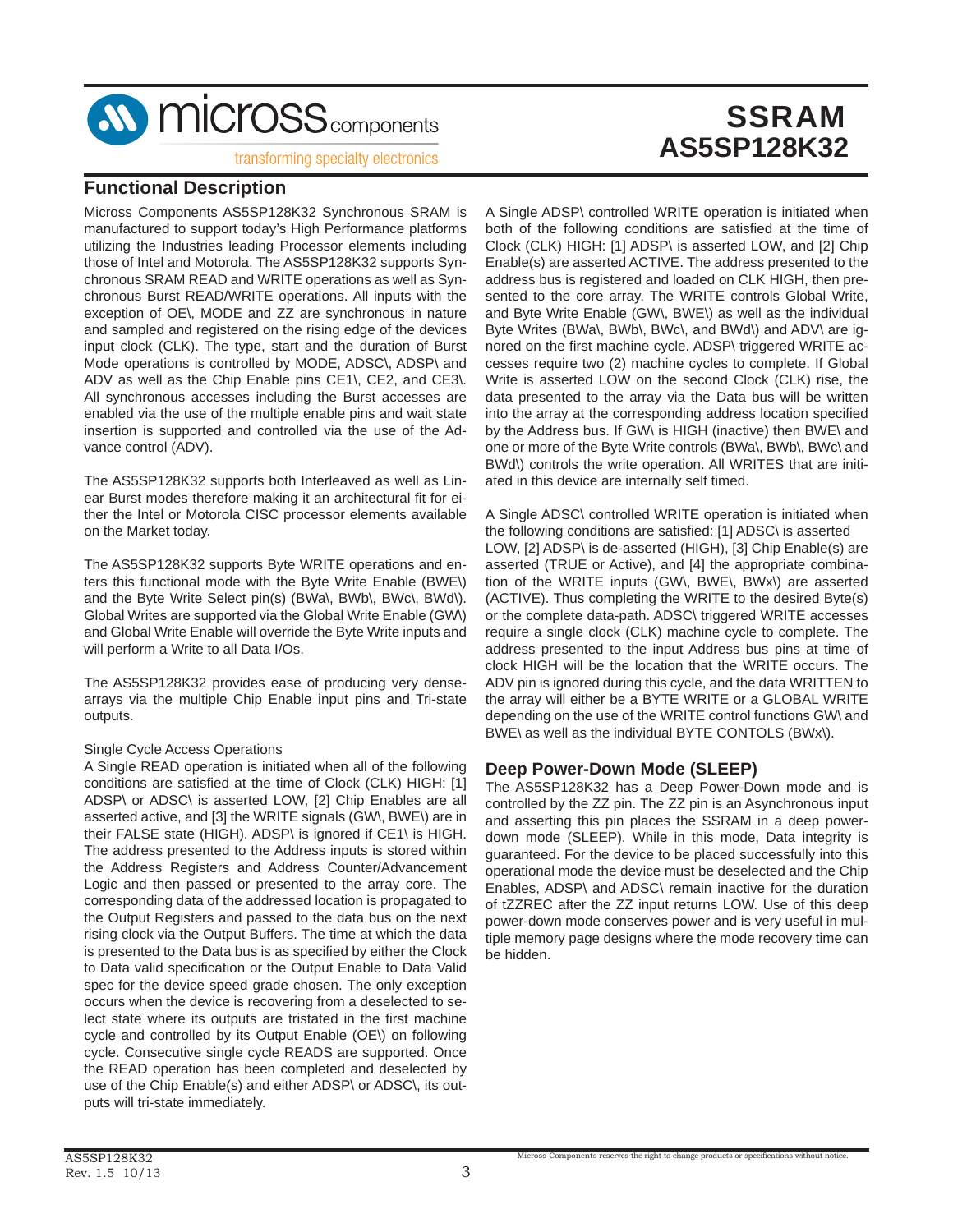

transforming specialty electronics

#### **SYNCHRONOUS TRUTH TABLES**

| CE1\   | CE <sub>2</sub>     | CE3\                                                                     | <b>ADSP\</b> | <b>ADSC\</b> | <b>ADV</b> | WT/RD     | <b>CLK</b> | <b>Address Accessed</b> | Operation             |
|--------|---------------------|--------------------------------------------------------------------------|--------------|--------------|------------|-----------|------------|-------------------------|-----------------------|
| Н      | X                   | X                                                                        | X            |              | X          | X         |            | <b>NA</b>               | Not Selected          |
|        |                     | X                                                                        |              | X            | X          | X         |            | <b>NA</b>               | Not Selected          |
|        | X                   | н                                                                        |              | X            | X          | X         |            | <b>NA</b>               | Not Selected          |
|        |                     | X                                                                        | X            |              | X          | X         |            | <b>NA</b>               | Not Selected          |
|        | X                   | н                                                                        | X            |              | X          | X         |            | <b>NA</b>               | Not Selected          |
|        | Н                   |                                                                          |              | X            | X          | X         |            | <b>External Address</b> | Begin Burst, READ     |
|        | н                   |                                                                          | Н            |              | X          | <b>WT</b> |            | <b>External Address</b> | Begin Burst, WRITE    |
|        | н                   |                                                                          | Н            |              | Χ          | <b>RD</b> |            | <b>External Address</b> | Begin Burst, READ     |
| X      | X                   | X                                                                        | Н            | н            |            | <b>RD</b> |            | <b>Next Address</b>     | Continue Burst, READ  |
| н      | X                   | X                                                                        | X            | н            |            | <b>RD</b> |            | <b>Next Address</b>     | Continue Burst, READ  |
| X      | X                   | X                                                                        | Н            | н            |            | WT        |            | <b>Next Address</b>     | Continue Burst, WRITE |
| н      | X                   | X                                                                        | X            | н            |            | WT        |            | <b>Next Address</b>     | Continue Burst, WRITE |
| X      | X                   | X                                                                        | Н            | н            | н          | <b>RD</b> |            | <b>Current Address</b>  | Suspend Burst, READ   |
| н      | X                   | X                                                                        | X            | H            | Н          | <b>RD</b> |            | <b>Current Address</b>  | Suspend Burst, READ   |
| X      | X                   | X                                                                        | Н            | Н            | Н          | WT        |            | <b>Current Address</b>  | Suspend Burst, WRITE  |
| Н      | X                   | X                                                                        | X            | н            | н          | <b>WT</b> |            | <b>Current Address</b>  | Suspend Burst, WRITE  |
| Notes: |                     |                                                                          |              |              |            |           |            |                         |                       |
|        | 1. $X = Don't Care$ |                                                                          |              |              |            |           |            |                         |                       |
|        |                     | 2. WT= WRITE operation in WRITE TABLE, RD= READ operation in WRITE TABLE |              |              |            |           |            |                         |                       |

## **BURST SEQUENCE TABLES**

|                      |              |                |        | <b>Interleaved Burst</b> |        |        |    |        |    |  |  |  |
|----------------------|--------------|----------------|--------|--------------------------|--------|--------|----|--------|----|--|--|--|
| <b>Burst Control</b> | <b>State</b> |                | Case 1 |                          | Case 2 | Case 3 |    | Case 4 |    |  |  |  |
| Pin [MODE]           | <b>HIGH</b>  | A <sub>1</sub> | A0     | A1                       | A0     | A1     | A0 | A1     | A0 |  |  |  |
| <b>First Address</b> |              |                |        |                          |        |        |    |        |    |  |  |  |
|                      |              |                |        |                          |        |        |    |        |    |  |  |  |
|                      |              |                |        |                          |        |        |    |        |    |  |  |  |
| Fourth Address       |              |                |        |                          |        |        |    |        |    |  |  |  |
|                      | . .<br>-     |                |        |                          |        |        |    |        |    |  |  |  |

|                                                | Linear Burst |    |        |    |    |        |        |    |                |  |  |  |  |
|------------------------------------------------|--------------|----|--------|----|----|--------|--------|----|----------------|--|--|--|--|
| <b>Burst Control</b><br>Case 1<br><b>State</b> |              |    | Case 2 |    |    | Case 3 | Case 4 |    |                |  |  |  |  |
| Pin [MODE]                                     | LOW          | Α1 | A0     | Α1 | A0 | A1     | A0     | A1 |                |  |  |  |  |
| <b>First Address</b>                           |              |    |        |    |    |        |        |    |                |  |  |  |  |
|                                                |              |    |        |    |    |        |        |    | 0              |  |  |  |  |
|                                                |              |    | ŋ,     |    |    |        |        |    | $\overline{1}$ |  |  |  |  |
| Fourth Address                                 |              |    |        |    |    |        |        |    | 0              |  |  |  |  |

#### **WRITE TABLE**

| <b>GWV</b> | <b>BWV</b> | <b>BWa</b> | <b>BWb\</b> | <b>BWc\</b> | <b>BWd\</b> | Operation              |
|------------|------------|------------|-------------|-------------|-------------|------------------------|
|            |            |            |             |             |             | <b>READ</b>            |
| н          |            |            | н           | н           |             | <b>READ</b>            |
| Н          |            |            | н           | н           |             | WRITE Byte [A]         |
| Н          |            |            |             | н           |             | WRITE Byte [B]         |
| Н          |            |            | н           |             |             | WRITE Byte [C], [D]    |
| Н          |            |            |             |             |             | <b>WRITE ALL Bytes</b> |
|            |            |            |             |             |             | <b>WRITE ALL Bytes</b> |

## **ABSOLUTE MAXIMUM RATINGS\***

| <b>Parameter</b>              | <b>Symbol</b> | Min.       | Max.       | <b>Units</b> |
|-------------------------------|---------------|------------|------------|--------------|
| Voltage on VDD Pin            | <b>VDD</b>    | $-0.3$     | 4.6        |              |
| Voltage on VDDQ Pins          | <b>VDDQ</b>   | <b>VDD</b> |            |              |
| Voltage on Input Pins         | <b>VIN</b>    | $-0.3$     | $VDD+0.3$  |              |
| Voltage on I/O Pins           | VIO           | $-0.3$     | $VDDQ+0.3$ |              |
| <b>Power Dissipation</b>      | PD            |            | 1.6        | W            |
| Storage Temperature           | tSTG          | $-65$      | 150        | $^{\circ}C$  |
| <b>Operating Temperatures</b> | ЛT            | $-40$      | 85         | °C           |
| [Screening Levels]            | /ET           | $-40$      | 105        | $^{\circ}C$  |
|                               | /XT           | $-55$      | 125        | $^{\circ}C$  |

\*Stress greater than those listed under ABSOLUTE MAXIMUM RATINGS may cause permanent damage to the device. This is a stress rating only and functional operation of the device at these or any other conditions greater than those indicated in the operational sections of this specification is not implied. Exposure to absolute maximum conditions for any duration or segment of time may affect device reliability.

## **CAPACITANCE**

| <b>Parameter</b>               | Svmbol | Max. | Units |
|--------------------------------|--------|------|-------|
| Input Capacitance              | СI     |      | рF    |
| Input/Output Capacitance       | CIO    |      | рF    |
| <b>Clock Input Capacitance</b> | CCI K  |      | nF    |

# **ASYNCHRONOUS TRUTH TABLE**

| Operation          | OE\ | <b>I/O Status</b> |
|--------------------|-----|-------------------|
| Power-Down (SLEEP) |     | High-Z            |
| <b>READ</b>        |     | DQ                |
|                    | Н   | High-Z            |
| WRITE              |     | Din, High-Z       |
| De-Selected        |     | High-Z            |

# **AC TEST LOADS**

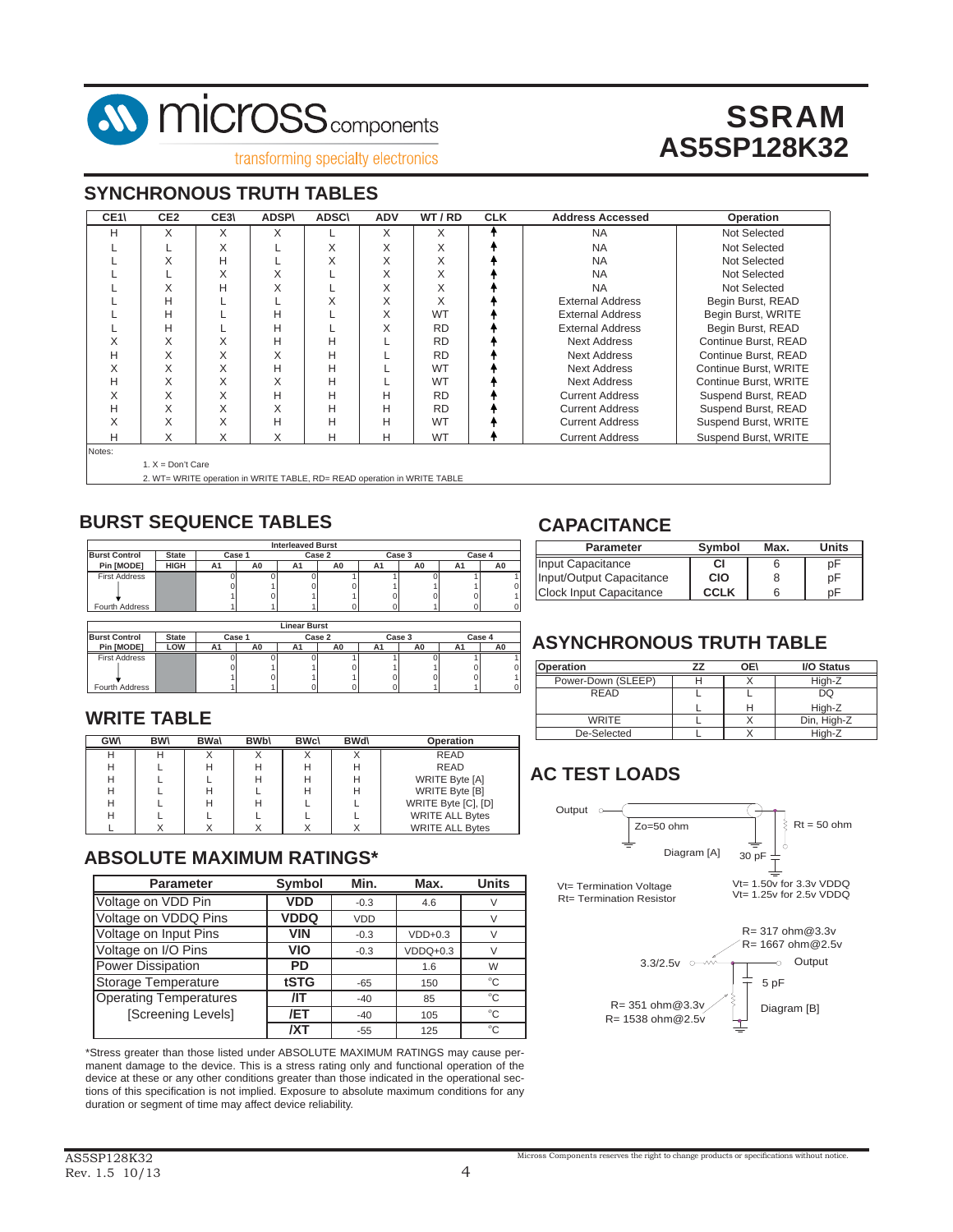

transforming specialty electronics

### **DC ELECTRICAL CHARACTERISTICS** (VDD=3.3v -5%/+10%,

TA= Min. and Max temperatures of Screening level chosen)

| Symbol           | Parameter                 |                                                                                                                                | <b>Test Conditions</b> | Min            | <b>Max</b> | <b>Units</b>   | <b>Notes</b> |
|------------------|---------------------------|--------------------------------------------------------------------------------------------------------------------------------|------------------------|----------------|------------|----------------|--------------|
| <b>VDD</b>       | Power Supply Voltage      |                                                                                                                                |                        | 3.135          | 3.630      | V              |              |
| <b>VDDQ</b>      | I/O Supply Voltage        |                                                                                                                                |                        | 2.375          | <b>VDD</b> | V              | 1.5          |
| <b>NoV</b>       | Output High Voltage       | VDD=Min., IOH=-4mA                                                                                                             | 3.3v                   | 2.4            |            | $\vee$         | 1,4          |
|                  |                           | VDD=Min., IOH=-1mA                                                                                                             | 2.5v                   | $\overline{2}$ |            | V              | 1,4          |
| <b>VoL</b>       | <b>Output Low Voltage</b> | VDD=Min., IOL=8mA                                                                                                              | 3.3v                   |                | 0.4        | $\vee$         | 1,4          |
|                  |                           | VDD=Min., IOL=1mA                                                                                                              | 2.5v                   |                | 0.4        | V              | 1,4          |
| <b>VIH</b>       | Input High Voltage        |                                                                                                                                | 3.3v                   | $\overline{2}$ | $VDD+0.3$  | V              | 1.2          |
|                  |                           |                                                                                                                                | 2.5v                   | 1.7            | $VDD+0.3$  | $\vee$         | 1,2          |
| <b>VIL</b>       | Input Low Voltage         |                                                                                                                                | 3.3v                   | $-0.3$         | 0.8        | V              | 1,2          |
|                  |                           |                                                                                                                                | 2.5v                   | $-0.3$         | 0.7        | $\vee$         | 1,2          |
| <b>IIL</b>       | Input Leakage (except ZZ) | VDD=Max., VIN=VSS to VDD                                                                                                       |                        | $-5$           | 5          | uA             | 3            |
| <b>IZZL</b>      | Input Leakage, ZZ pin     |                                                                                                                                | $-30$                  | 30             | uA         | 3              |              |
| IOL              | Output Leakage            | Output Disabled, VOUT=VSSQ to VDDQ                                                                                             | $-5$                   | 5              | uA         |                |              |
| <b>IDD</b>       | <b>Operating Current</b>  | VDD=Max., f=Max.,                                                                                                              | 5.0ns Cycle, 200 Mhz   |                | 265        | mA             |              |
|                  |                           | IOH=0mA                                                                                                                        | 6.0ns Cycle, 166 Mhz   |                | 240        | mA             |              |
|                  |                           |                                                                                                                                | 7.5ns Cycle, 133 Mhz   |                | 225        | mA             |              |
|                  |                           |                                                                                                                                | 10 ns Cycle, 100 Mhz   |                | 205        | mA             |              |
| ISB <sub>1</sub> | Automatic CE. Power-down  | Max, VDD, Device De-Selected.                                                                                                  |                        |                |            |                |              |
|                  | Current -TTL inputs       | VIN>/=VIH or VIN =VIL</td <td>5.0ns Cycle, 200 Mhz</td> <td></td> <td>110</td> <td>mA</td> <td></td>                           | 5.0ns Cycle, 200 Mhz   |                | 110        | mA             |              |
|                  |                           | f=fMAX=1/tCYC                                                                                                                  | 6.0ns Cycle, 166 Mhz   |                | 100        | mA             |              |
|                  |                           |                                                                                                                                | 7.5ns Cycle, 133 Mhz   |                | 90         | mA             |              |
|                  |                           |                                                                                                                                | 10 ns Cvcle, 100 Mhz   |                | 80         | mA             |              |
| ISB <sub>2</sub> | Automatic CE. Power-down  | Max. VDD, Device De-Selected, VIN =0.3v or VIN /=VDDQ-0.3v                                                                     |                        |                | 65         | mA             |              |
|                  | Current - CMOS Inputs     | f=fMAX=1/tCYC                                                                                                                  |                        |                |            |                |              |
| <b>ISB4</b>      | Automatic CE. Power-down  | Max, VDD, Device De-Selected, VIN>/=VIH or VIN = VIL, f=0</td <td></td> <td></td> <td>70</td> <td>m<sub>A</sub></td> <td></td> |                        |                | 70         | m <sub>A</sub> |              |
|                  | Current -TTL inputs       |                                                                                                                                |                        |                |            |                |              |
| ISB <sub>3</sub> | Automatic CE. Power-down  | Max. VDD, Device De-Selected, or                                                                                               |                        |                |            |                |              |
|                  | Current - CMOS Inputs     | VIN =0.3v or VIN /=VDDQ-0.3v.                                                                                                  | 5.0ns Cycle, 200 Mhz   |                | 95         | mA             |              |
|                  |                           | $f-Max=1/tCYC$                                                                                                                 | 6.0ns Cycle, 166 Mhz   |                | 85         | mA             |              |
|                  |                           |                                                                                                                                | 7.5ns Cycle, 133 Mhz   |                | 75         | mA             |              |
|                  |                           |                                                                                                                                | 10 ns Cycle, 100 Mhz   |                | 65         | mA             |              |

#### **THERMAL RESISTANCE**

|             |                           |                                      | <b>DQ</b> | <b>DQC</b> |                         |  |
|-------------|---------------------------|--------------------------------------|-----------|------------|-------------------------|--|
| Parameter   | <b>Description</b>        | <b>Test Conditions</b>               | Package   | Package    | <b>Unit</b>             |  |
| IO JA       | <b>Thermal Resistance</b> | Test conditions follow standard test | 42        | 35.25      | $\mathrm{C}/\mathrm{W}$ |  |
|             | (Junction to Ambient)     | methods and procedures for           |           |            |                         |  |
| $\Theta$ JC | <b>Thermal Resistance</b> | measuring thermal impedance, per     | 9         | 7.96       | $\mathrm{C/W}$          |  |
|             | (Junction to Case)        | EIA/JESD51                           |           |            |                         |  |

**Notes:**

[1] All Voltages referenced to VSS (Logic Ground)

[2] Overshoot: VIH < +4.6V for t<tKC/2 for I<20mA

Undershoot: VIL >-0.7V for t<tKC/2 for I<20mA

Power-up: VIH <+3.6V and VDD<3.135V for t<200ms

[3] MODE and ZZ pins have internal pull-up resistors, and input leakage +/> +10uA

[4] The load used for VOH, VOL testing is shown in Figure-2 for 3.3v and 2.5V supplies.

AC load current is higher than stated values, AC I/O curves can be made available upon request

[5] VDDQ should never exceed VDD, VDD and VDDQ can be connected together

[6] This parameter is sampled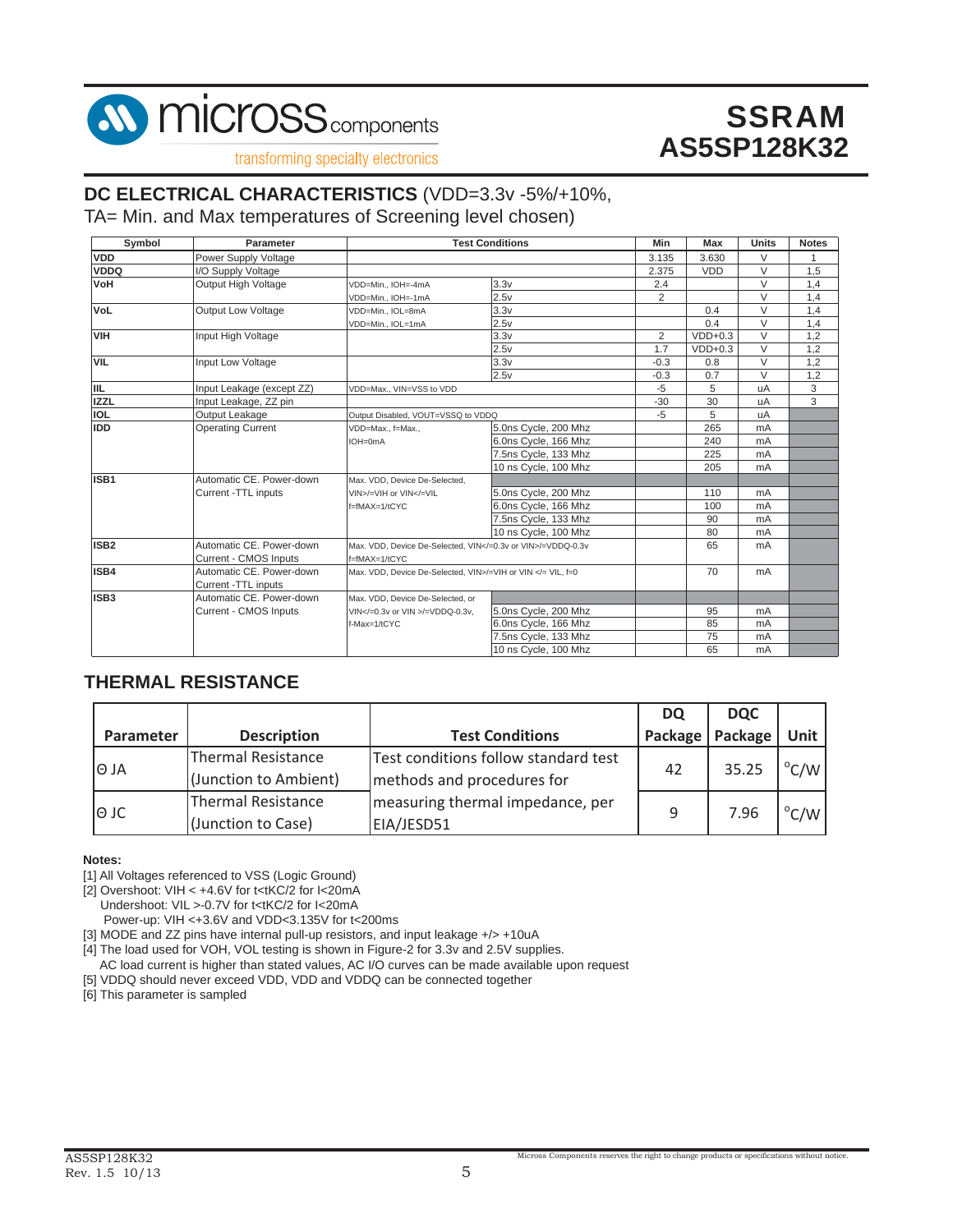

transforming specialty electronics

### **AC SWITCHING CHARACTERISTICS** (VDD=3.3V -5%/+10%, TA= MIN. AND MAX TEMPERATURES OF SCREENING LEVEL CHOSEN)

|                                            |        | -5 [200Mhz]    |                          |                | -6 [166Mhz]              |                | $-7.5$ [133Mhz]          | -10 [100Mhz]   |                          |              |              |
|--------------------------------------------|--------|----------------|--------------------------|----------------|--------------------------|----------------|--------------------------|----------------|--------------------------|--------------|--------------|
| <b>Parameter</b>                           | Symbol | Min.           | Max.                     | Min.           | Max.                     | Min.           | Max.                     | Min.           | Max.                     | <b>Units</b> | <b>Notes</b> |
| Clock (CLK) Cycle Time                     | tCYC   | 5.00           | $\overline{\phantom{a}}$ | 6.00           | $\overline{\phantom{a}}$ | 7.50           | ٠                        | 10.00          |                          | ns           |              |
| Clock (CLK) High Time                      | tCH    | 2.00           | ÷                        | 2.50           | $\overline{\phantom{a}}$ | 3.00           | $\overline{\phantom{a}}$ | 3.50           | ٠                        | ns           |              |
| Clock (CLK) Low Time                       | tCL    | 2.00           | ÷                        | 2.50           | $\overline{\phantom{a}}$ | 3.00           | ٠                        | 3.50           | ٠                        | ns           |              |
| <b>Clock Access Time</b>                   | tCD    |                | 3.00                     |                | 3.50                     |                | 4.00                     |                | 5.00                     | ns           | 2            |
| Clock (CLK) High to Output Low-Z           | tCLZ   | .25            | ٠                        | .25            | ٠                        | 1.25           | ٠                        | 1.50           |                          | ns           | 2,3,4,5      |
| Clock High to Output High-Z                | tCHZ   | .25            | 3.00                     | .25            | 3.50                     | 1.25           | 3.50                     | 1.50           | 3.50                     | ns           | 2,3,4,5      |
| Output Enable to Data Valid                | tOE    |                | 3.00                     |                | 3.50                     |                | 4.00                     |                | 4.00                     | ns           | 6            |
| Output Hold from Clock High                | tOH    | .25            | ٠                        | 1.25           | ٠                        | 1.25           | $\overline{a}$           | 1.50           | ٠                        | ns           |              |
| Output Enable Low to Output Low-Z          | tOELZ  | 0.00           | $\blacksquare$           | 0.00           | $\overline{\phantom{a}}$ | 0.00           | ٠                        | 0.00           | $\overline{\phantom{a}}$ | ns           | 2,3,4,5      |
| Output Enable High to Output High-Z        | tOEHZ  |                | 3.00                     |                | 3.50                     |                | 3.50                     |                | 3.50                     | ns           | 2,3,4,5      |
| Address Set-up to CLK High                 | tAS    | 1.30           |                          | 1.50           |                          | 1.50           |                          | 2.00           |                          | ns           | 7,8          |
| Address Hold from CLK High                 | tAH    | 0.50           |                          | 0.50           |                          | 0.50           |                          | 0.50           |                          | ns           | 7,8          |
| Address Status Set-up to CLK High          | tASS   | 1.30           |                          | 1.50           |                          | 1.50           |                          | 2.00           |                          | ns           | 7.8          |
| Address Status Hold from CLK High          | tASH   | 0.50           |                          | 0.50           |                          | 0.50           |                          | 0.50           |                          | ns           | 7,8          |
| Address Advance Set-up to CLK High         | tADVS  | 1.30           |                          | 1.50           |                          | 1.50           |                          | 2.00           |                          | ns           | 7,8          |
| Address Advance Hold from CLK High         | tADVH  | 0.50           |                          | 0.50           |                          | 0.50           |                          | 0.50           |                          | ns           | 7,8          |
| Chip Enable Set-up to CLK High (CEx), CE2) | tCES   | 1.30           |                          | 1.50           |                          | 1.50           |                          | 2.00           |                          | ns           | 7,8          |
| Chip Enable Hold from CLK High (CEx\, CE2) | tCEH   | 0.50           |                          | 0.50           |                          | 0.50           |                          | 0.50           |                          | ns           | 7,8          |
| Data Set-up to CLK High                    | tDS    | 1.30           |                          | .50            |                          | 1.50           |                          | 2.00           |                          | ns           | 7,8          |
| Data Hold from CLK High                    | tDH    | 0.50           |                          | 0.50           |                          | 0.50           |                          | 0.50           |                          | ns           | 7,8          |
| Write Set-up to CLK High (GW\, BWE\, BWx\) | tWES   | 1.30           |                          | 1.50           |                          | 1.50           |                          | 2.00           |                          | ns           | 7,8          |
| Write Hold from CLK High (GW\, BWE\, BWX\) | tWEH   | 0.50           |                          | 0.50           |                          | 0.50           |                          | 0.50           |                          | ns           | 7,8          |
| ZZ High to Power Down                      | tPD    |                | $\overline{2}$           |                | 2                        |                | 2                        |                | $\overline{2}$           | cycles       |              |
| ZZ Low to Power Up                         | tPU    | $\overline{2}$ |                          | $\overline{2}$ |                          | $\overline{2}$ |                          | $\overline{2}$ |                          | cvcles       |              |

#### **Notes to Switching Specifications:**

- 1. Measured as HIGH when above VIH and Low when below VIL
- 2. This parameter is measured with the output loading shown in AC Test Loads
- 3. This parameter is sampled
- 4. Transition is measured +500mV from steady state voltage
- 5. Critical specification(s) when Design Considerations are being reviewed/analyized for Bus Contentention
- 6. OE\ is a Don't Care when a Byte or Global Write is sampled LOW
- 7. A READ cycle is defined by Byte or Global Writes sampled LOW and ADSP\ is sampled HIGH for the required SET-UP and HOLD times
- 8. This is a Synchronous device. All addresses must meet the specified SET-UP and HOLD times for all rising edges of CLK when either ADSP\ or ADSC\ is sampled LOW while the device is enabled. All other synchronous inputs must meet the SET-UP and HOLD times with stable logic levels for all rising edges of clock (CLK) during device operation (enabled). Chip Enable (Cex\, CE2) must be valid at each rising edge of clock (CLK) when either ADSP\ or ADSC\ is LOW to remain enabled.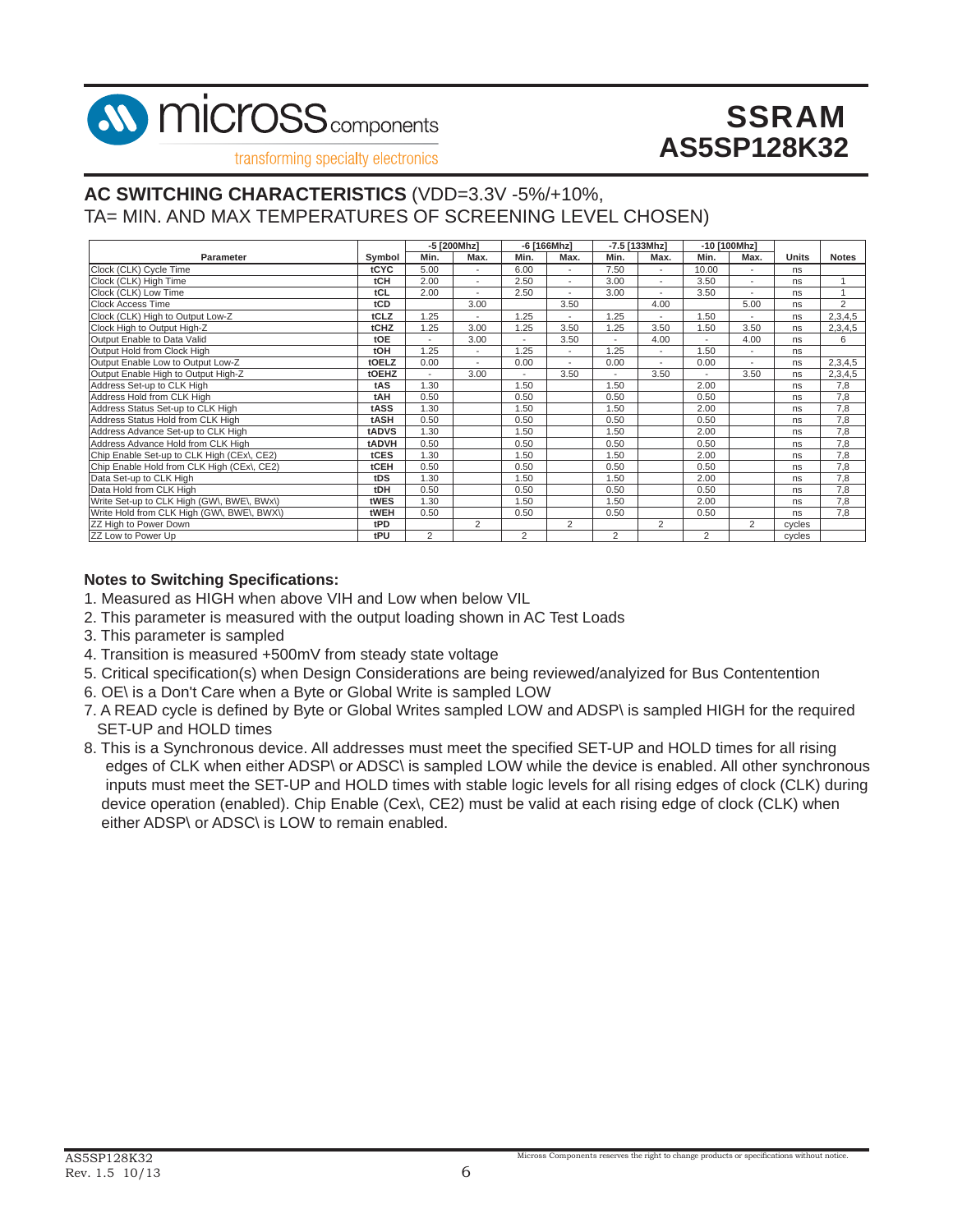

## **AC SWITCHING WAVEFORMS**

WRITE CYCLE TIMING

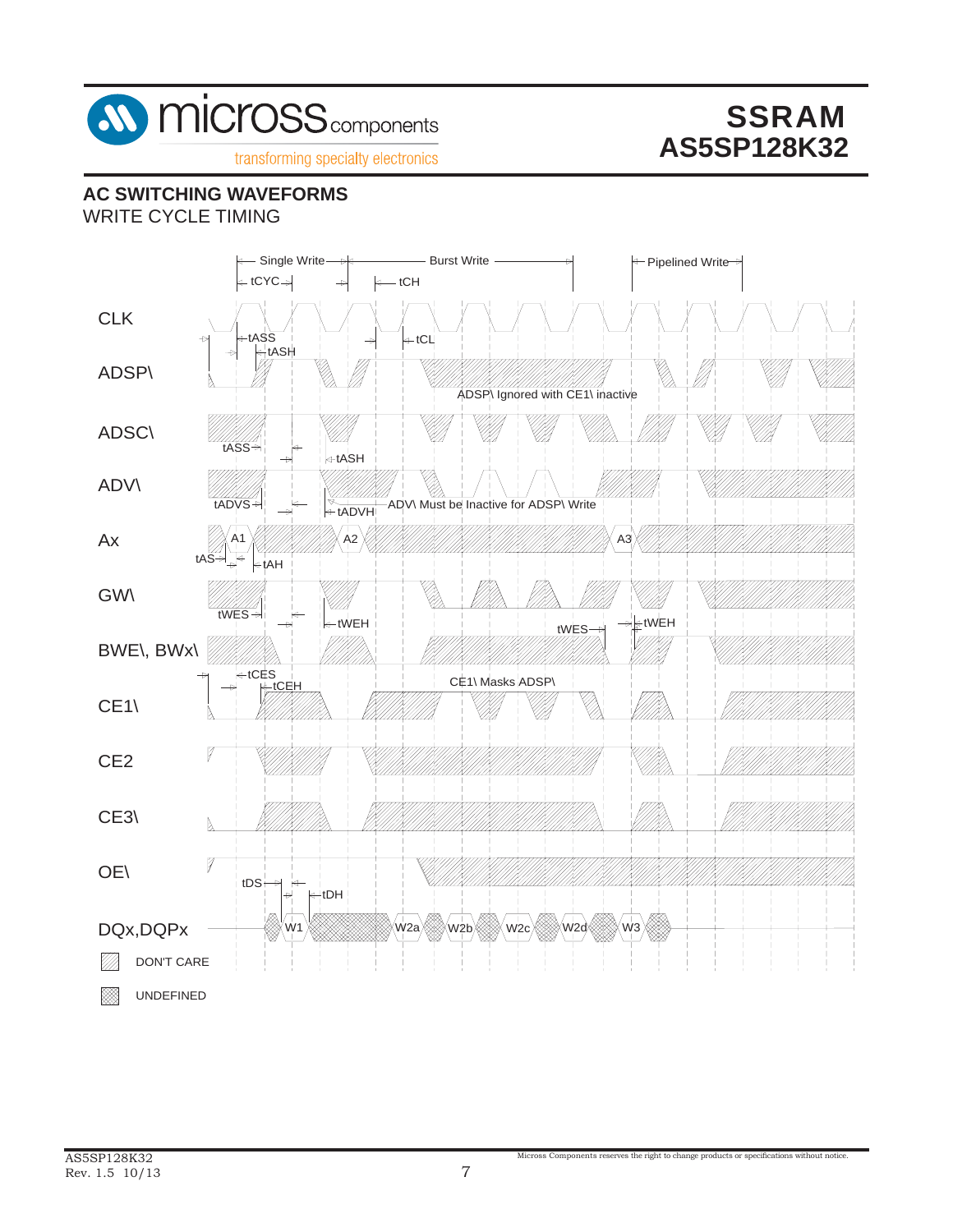

# **AC SWITCHING WAVEFORMS**

READ CYCLE TIMING

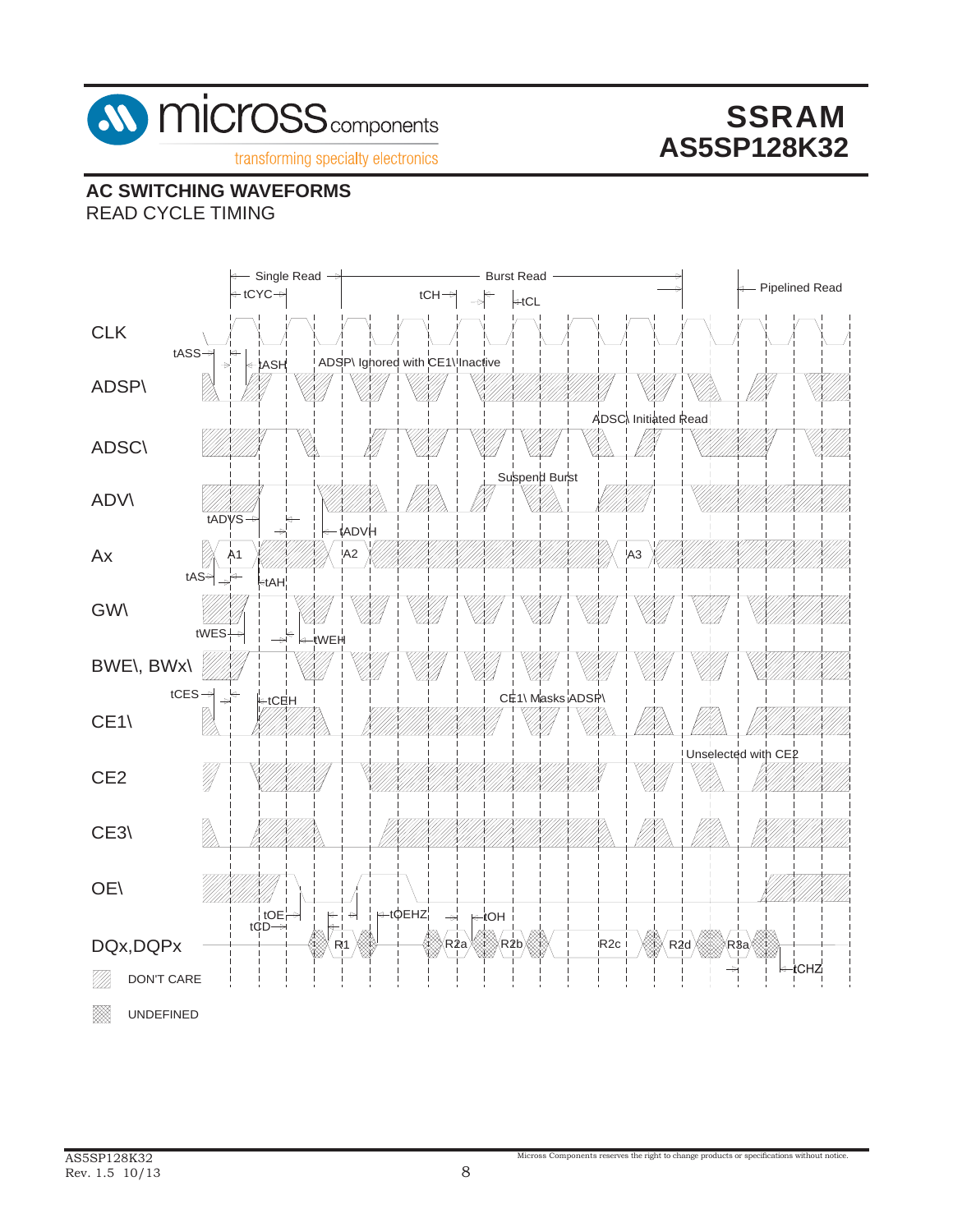

# **AC SWITCHING WAVEFORMS**

READ / WRITE CYCLE TIMING

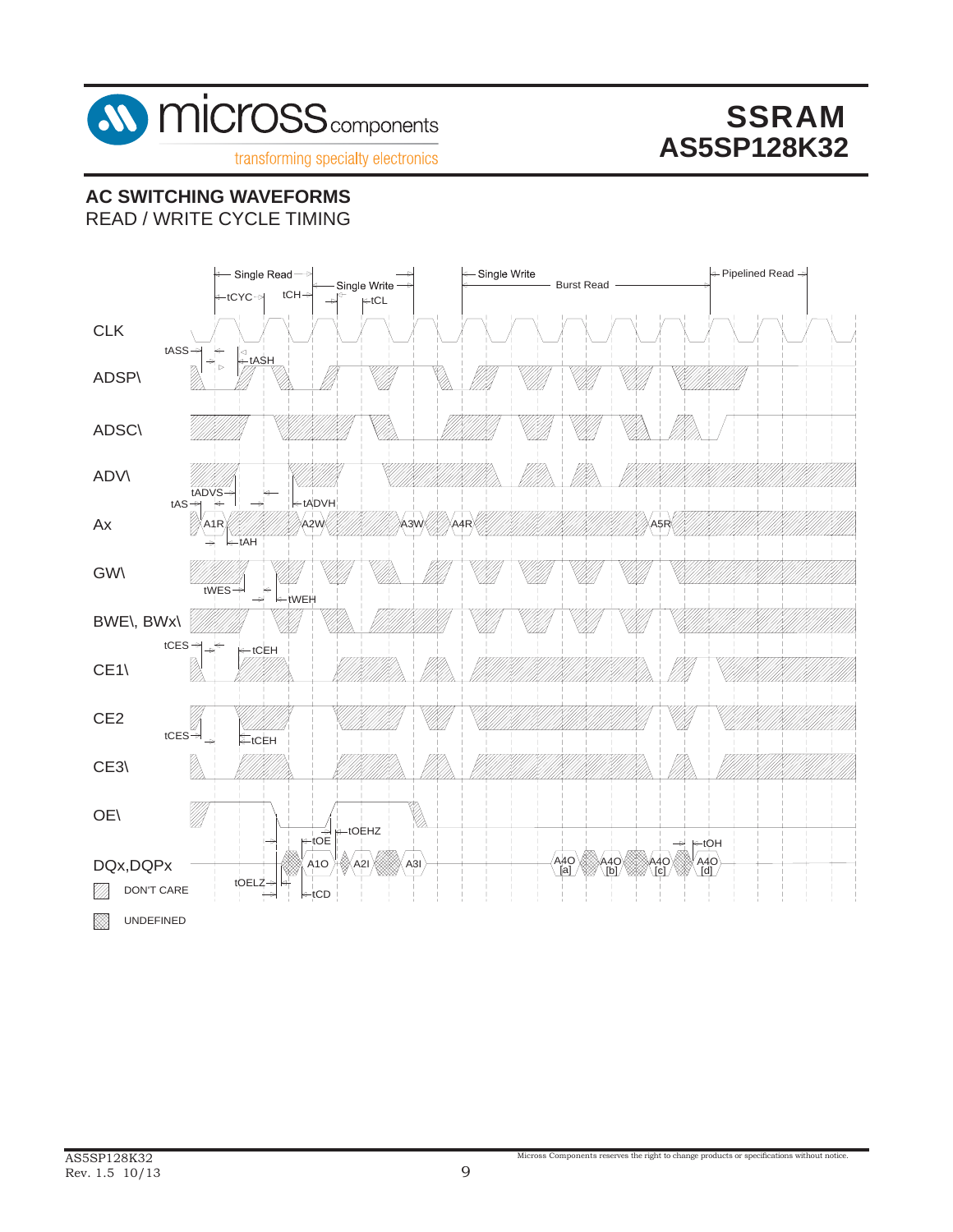

transforming specialty electronics

# **SSRAM AS5SP128K32**

#### **POWER DOWN (SNOOZE MODE)**

Power Down or Snooze is a Power conservation mode which when building large/very dense arrays, using multiple devices in a multi-banked or paged array, can greatly reduce the Operating current requirements of your total memory array solution.

The device is placed in this mode via the use of the ZZ pin, an asynchronous control pin which when asserted, places the array into the lower power or Power Down mode. Awakening the array or leaving the Power Down (SNOOZE) mode is done so by deasserting the ZZ pin .

While in the Power Down or Snooze mode, Data integrity is guaranteed. Accesses pending when the device entered the mode are not considered valid nor is the completion of the operation guaranteed. The device must be deselected prior to entering the Power Down mode, all Chip Enables, ADSP\ and ADSC\ must remain inactive for the duration of ZZ recovery time (tZZREC).

### **ZZ MODE TIMING DIAGRAM**



## **ZZ MODE ELECTRICAL CHARACTERISTICS**

| <b>Parameter</b>                             | Symbol       | <b>Test Conditon</b>         | Min.   | Max.   | Units |
|----------------------------------------------|--------------|------------------------------|--------|--------|-------|
| Power Down (SNOOZE) Mode                     | <b>IDDzz</b> | $\text{ZZ} > $ /- VDD - 0.2V |        | 60     | mA    |
| <b>ZZ Active (Signal HIGH) to Power Down</b> | <b>ItZZS</b> | IZZ >/- VDD - 0.2V           |        | 2 tCYC | ns    |
| <b>ZZ Inactive (Signal Low) to Power Up</b>  | <b>ItZZR</b> | ZZ < 0.2V                    | 2 tCYC |        | ns    |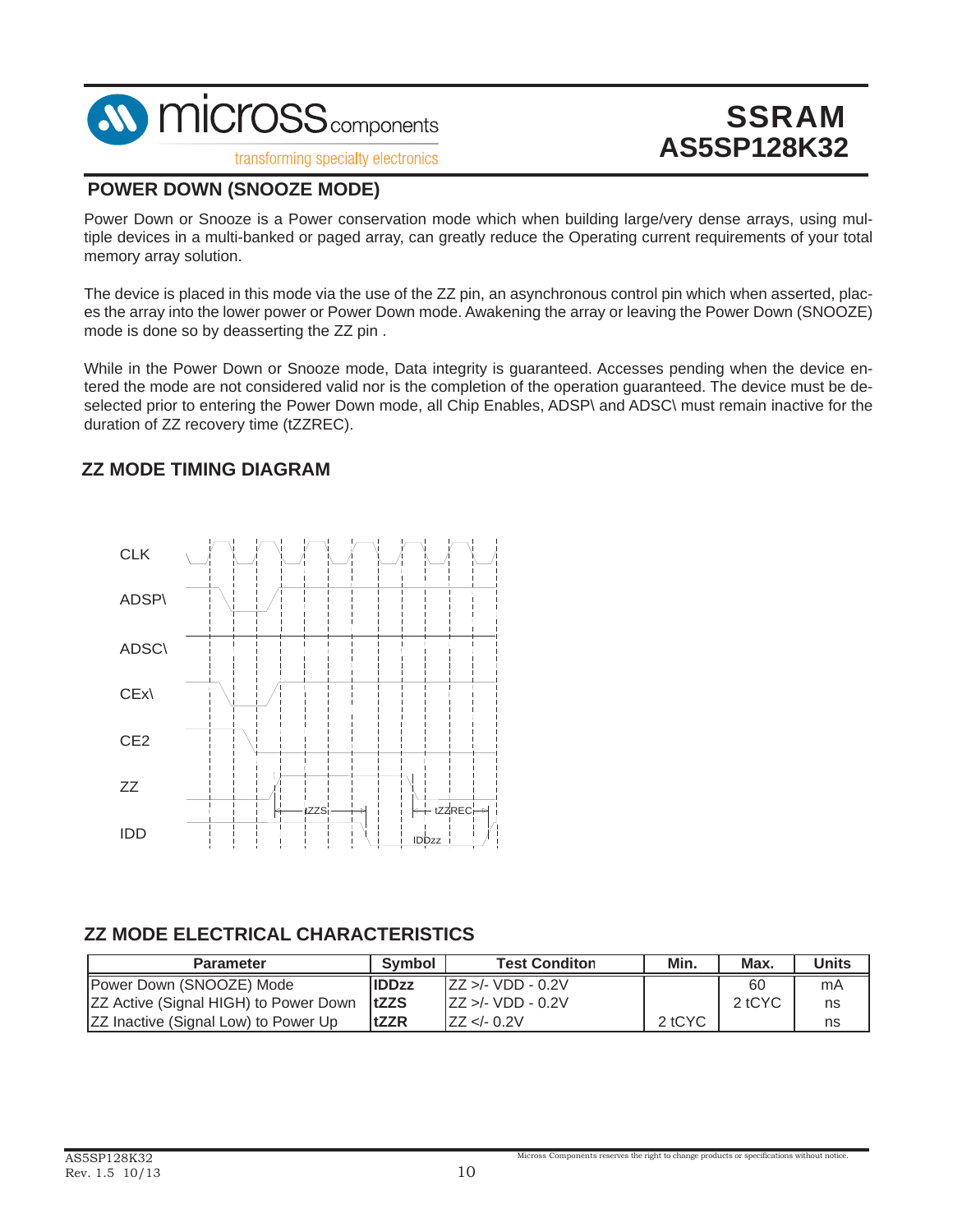

100-Pin TQFP (Package Designator DQ) **MECHANICAL DEFINITION**







1. JEDEC STD REF MS-026

2. BODY LENGTH DIMENSION DOES NOT INCLUDE MOLD PROTRUSION/END FLASH MOLD PROTRUSION/END FLASH SHALL NOT EXCEED 0.0098 in (0.25 mm) PER SIDE BODY LENGTH DIMENSIONS ARE MAX PLASTIC BODY SIZE INCLUDING MOLD MISMATCH

Micross Components reserves the right to change products or specifications without notice.

3. DIMENSIONS IN MILLIMETERS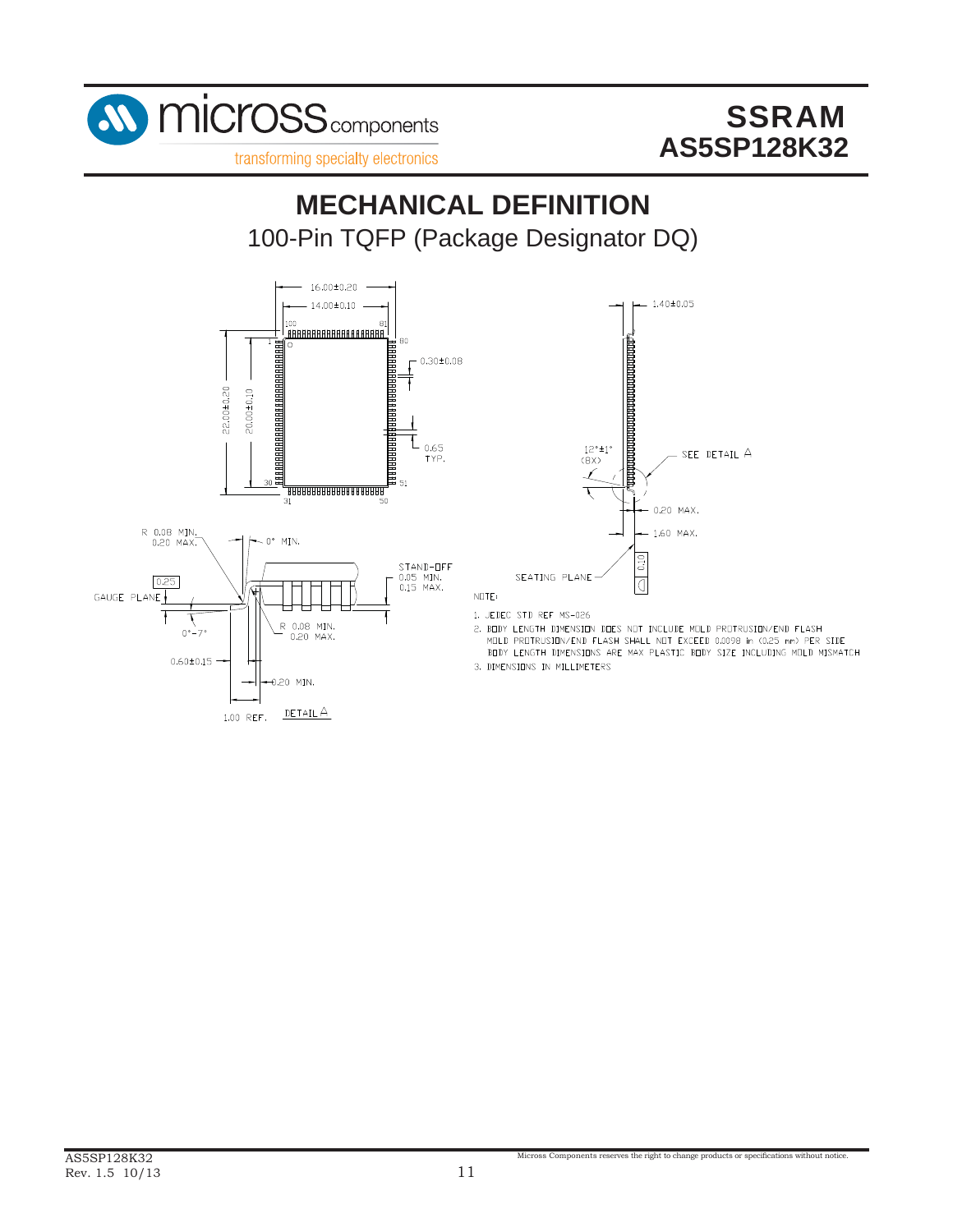

transforming specialty electronics

# **ORDERING INFORMATION**

| . . |  |
|-----|--|
|-----|--|

|                            |                               | tCD  | <b>Clock</b> |
|----------------------------|-------------------------------|------|--------------|
| <b>Part Number</b>         | <b>Configuration</b>          | (ns) | (Mhz)        |
| AS5SP128K32DQ-7.5/IT       | 128Kx32, 3.3vCore/3.3, 2.5vIO | 4.0  | 133          |
| <b>AS5SP128K32DQ-10/IT</b> | 128Kx32, 3.3vCore/3.3, 2.5vlO | 5.0  | 100          |
| AS5SP128K32DQ-7.5/ET       | 128Kx32, 3.3vCore/3.3, 2.5vIO | 4.0  | 133          |
| AS5SP128K32DQ-10/ET        | 128Kx32, 3.3vCore/3.3, 2.5vlO | 5.0  | 100          |
| AS5SP128K32DQ-7.5/XT       | 128Kx32, 3.3vCore/3.3, 2.5vIO | 4.0  | 133          |
| AS5SP128K32DQ-10/XT        | 128Kx32, 3.3vCore/3.3, 2.5vlO | 5.0  | 100          |

### **\*AVAILABLE PROCESSES**

| $IT = Industrial Temperature Range$ | -40 <sup>o</sup> C to +85 <sup>o</sup> C      |
|-------------------------------------|-----------------------------------------------|
| $ET =$ Enhanced Temperature Range   | -40 $\rm{^{\circ}C}$ to +105 $\rm{^{\circ}C}$ |
| $XT = Military Temperature Range$   | -55 $\rm{^{\circ}C}$ to +125 $\rm{^{\circ}C}$ |